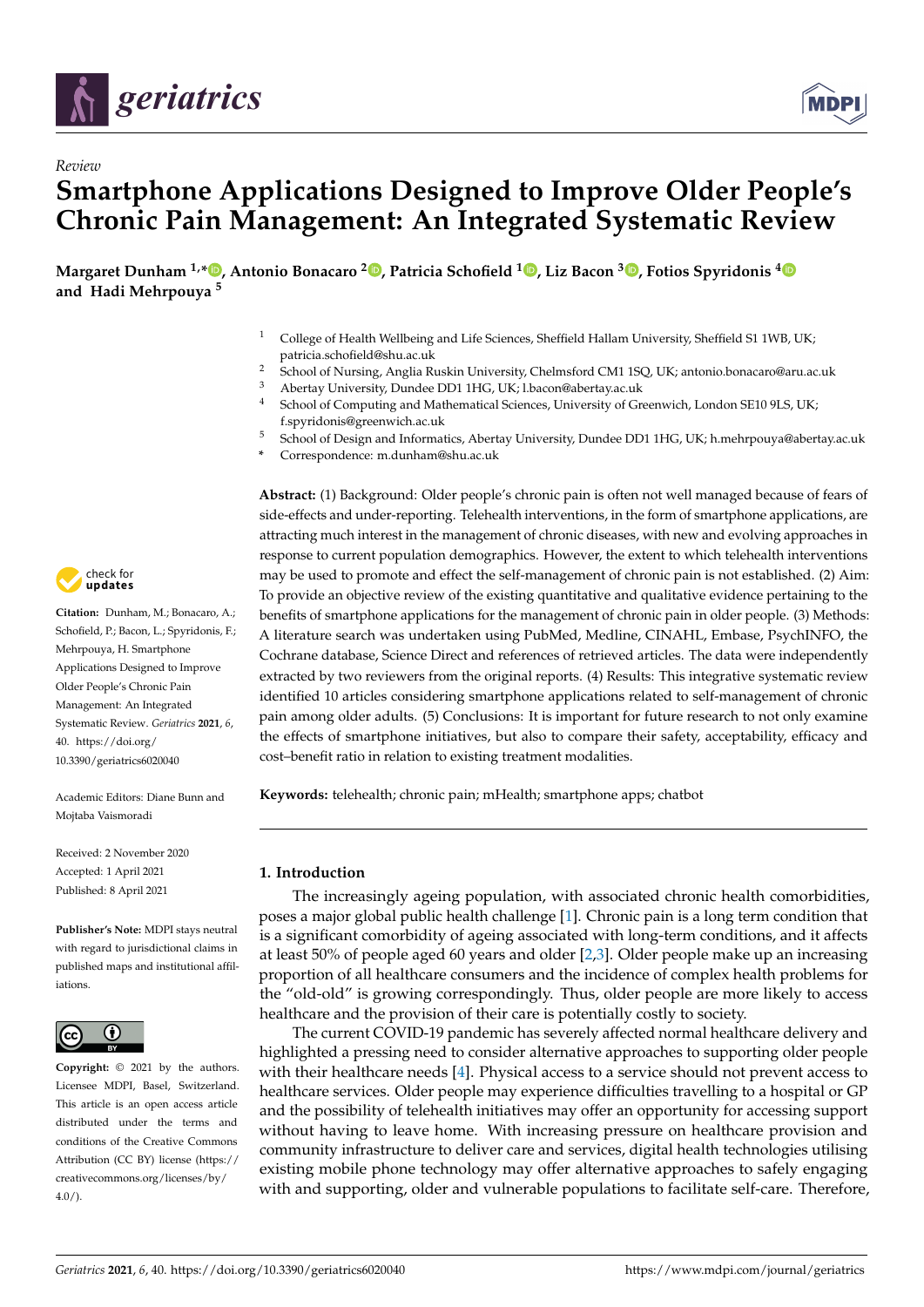it is paramount to consider pursuing such alternative strategies to empower both older people with chronic pain and healthcare professionals, and to encourage the adoption of advanced technologies.

### **2. Background**

Chronic pain is a significant cause of disability; estimates of its effects are largely based on studies of adult working populations [\[5\]](#page-12-2). The prevalence of chronic pain in the UK and Europe may vary from 35.0% to 51.3% of the adult population [\[5](#page-12-2)[–7\]](#page-12-3). The socioeconomic implications of chronic pain are estimated to be considerable [\[5,](#page-12-2)[8](#page-12-4)[,9\]](#page-12-5). As the prevalence of chronic pain increases with age, the management of chronic pain is acknowledged as a significant and growing problem for the ageing population [\[10](#page-12-6)[,11\]](#page-12-7). There are also significant challenges to resourcing a healthcare workforce to support the global aging population [\[12](#page-12-8)[,13\]](#page-12-9).

Furthermore, the effect of the COVID-19 pandemic has rightly focused healthcare provision on critical care delivery for respiratory distress, along with the safety of healthcare workers through prevention of infection. This current pandemic, along with the increasingly ageing population, has highlighted a pressing need to consider alternative innovative ways of working which minimise direct patient contact [\[14\]](#page-12-10) or the need for older adults to travel distances to their care provider. The requirement for social distancing has temporarily affected many aspects of healthcare provision, including elective surgery and support for the management of chronic disease. Additionally, pain services in the UK are currently severely disrupted by the current pandemic [\[4\]](#page-12-1).

Digital technology in the form of mobile health solutions has the potential to support wellbeing, and address some of the health and social care needs of an ageing population, particularly those living with long-term conditions with increasing evidence of adoption and acceptance [\[15–](#page-12-11)[21\]](#page-12-12). The popular myth is that older people are resistant to using new technology [\[22\]](#page-12-13). However, chronological age is not the sole determinant of technological acceptance and adoption, as education and socioeconomic factors are possible influences [\[15–](#page-12-11)[23\]](#page-12-14). Ageist stereotypes, healthcare professionals' scepticism and negative assumptions may also form considerable barriers for equal access to healthcare technology [\[24–](#page-12-15)[27\]](#page-12-16).

Innovations in the form of smartphone applications have the potential to address some of the healthcare needs as highlighted in the pandemic. In the UK, 70% of adults over 55 own a smartphone which makes this platform an appropriate channel to support the health needs of older adults [\[28\]](#page-12-17). The first smart phones with operating systems capable of supporting healthcare applications or "apps" appeared in 2008 [\[29\]](#page-12-18). Since then, there is increasing evidence of smartphone interventions in the management of chronic diseases [\[30](#page-13-0)[–33\]](#page-13-1).

A review of smartphone apps for pain self-management available for download in 2012 found 220 apps, half of which focused on chronic pain [\[34\]](#page-13-2). A similar review of publicly available self-management apps for older adults with arthritic pain noted that identified pain apps had no evidence of formal research assessment and were not aligned with the evidence base for pain management [\[35\]](#page-13-3). Concerns have also been noted about the lack of regulatory oversight for patient welfare, data use and safety [\[36,](#page-13-4)[37\]](#page-13-5).

The sheer number of commercially available healthcare smartphone applications has been acknowledged but there is scant evidence for their effectiveness, and many are apparently developed without input from health professionals, evidence of clinical effectiveness, regulation or monitoring of use [\[34,](#page-13-2)[38,](#page-13-6)[39\]](#page-13-7).

Given the high penetration rate of smartphones in the population, it is important to investigate the current adoption and use of suitable smartphone apps by older adults to inform future healthcare practice.

To our knowledge, this review is the first to consider the strength and quality of evidence for use of smartphone applications to support self-management for older people experiencing chronic pain.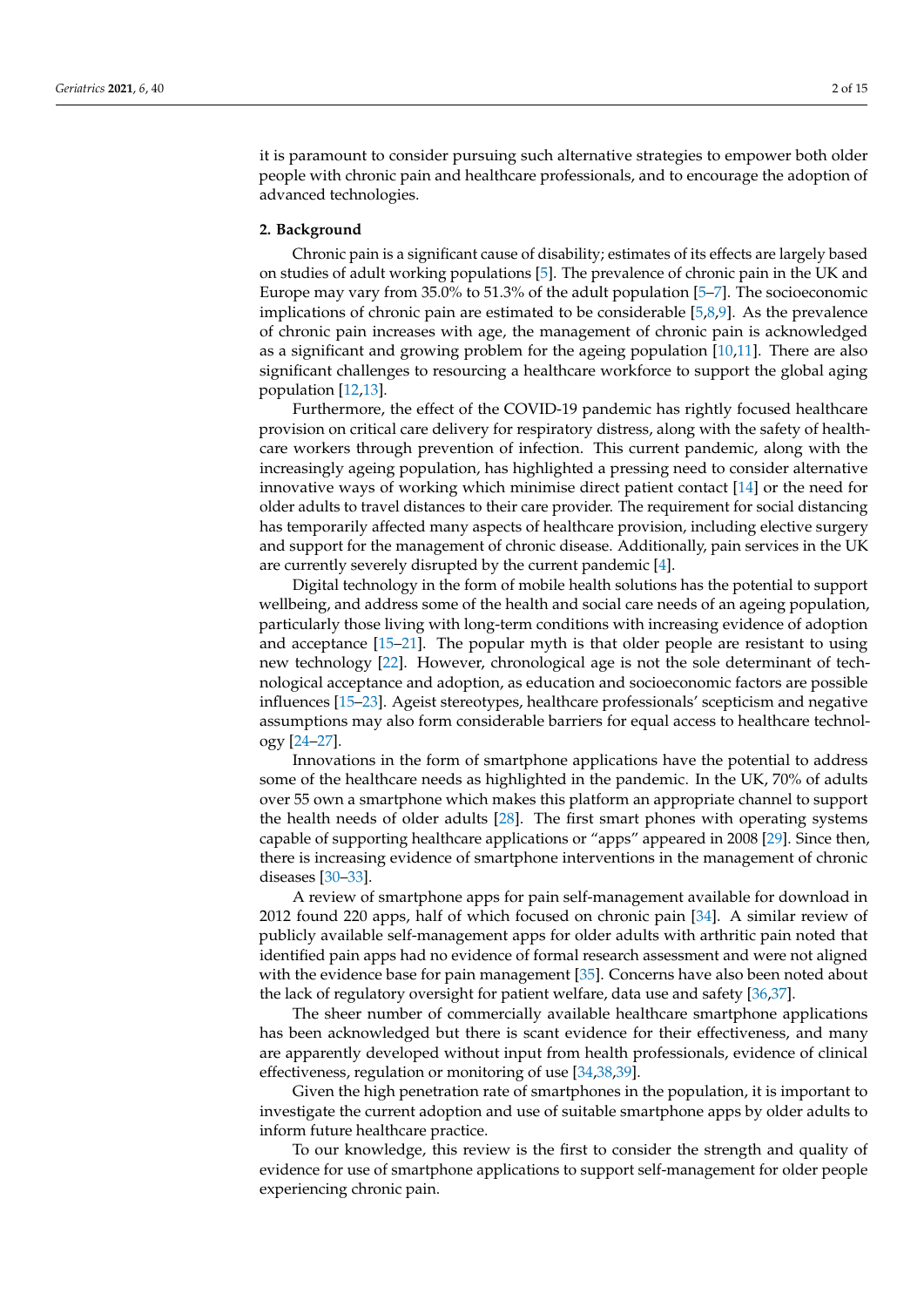# **3. Aims**

To consider the existing evidence pertaining to the benefits of smartphone applications for the management of chronic pain in older people.

Objectives: To appraise the evidence for use of smartphone applications on self-care, to support chronic pain management for older people. To identify the elements of self-care support for chronic pain that can be delivered by via smartphone intervention.

### **4. Methods**

# *4.1. Design*

An integrative systematic review methodology was chosen to provide a comprehensive understanding of the healthcare problem and to support the inclusion of both qualitative and quantitative studies [\[40\]](#page-13-8).

## *4.2. Search Strategy*

An initial and updated literature search was conducted in May 2020 and December 2020 respectively, using a combination of key terms related to Pain, Older People and Telehealth initiatives in the databases PubMed, Medline, CINAHL, Embase, PsychINFO, Cochrane Database and Science Direct. An information scientist supported the development of the initial search terms and identification of MeSH terms. Two reviewers (MD and AB) performed initial searches independently.

## *4.3. Eligibility Criteria*

Studies were selected according to the Population, Intervention, Comparator, Outcome(s) of interest, and Study design (PICOS) framework [\[41\]](#page-13-9) as noted in Table [1.](#page-2-0):

<span id="page-2-0"></span>

| Parameter    | <b>Inclusion Criteria</b>                                                                                   | <b>Exclusion Criteria</b>                                                                                                                                                                                                                                                         |
|--------------|-------------------------------------------------------------------------------------------------------------|-----------------------------------------------------------------------------------------------------------------------------------------------------------------------------------------------------------------------------------------------------------------------------------|
| Population   | Studies focused on older adults ( $\geq 60$ years) or<br>Health Professionals or Carers AND Chronic<br>pain | Younger adults and those without chronic pain, mobility<br>monitoring, surgical intervention, cancer treatment, palliative<br>care or end-of-life support.                                                                                                                        |
| Intervention | Telehealth, virtual interventions via phone                                                                 | Video consultation, instant messaging.<br>Telehealth interventions directed at and solely experienced by<br>health professionals.                                                                                                                                                 |
| Comparator   | Any                                                                                                         |                                                                                                                                                                                                                                                                                   |
| Outcomes     | Studies will not be selected on the basis of<br>reported outcomes                                           |                                                                                                                                                                                                                                                                                   |
| Study Design | Published primary research studies, including<br>both qualitative and quantitative research.                | Non-telehealth related delivery of service research<br>methodologies.<br>Abstracts of unpublished studies.<br>Opinion papers.<br>Professional communications or letters.<br>Literature reviews.<br>Systematic reviews.<br>Meta-analyses.<br>Surveys.<br>Not published in English. |

**Table 1.** Selection Criteria.

MeSH alternatives and associated terminology were applied and adapted for each database search to maximise inclusion of relevant data. The age parameters were adapted to include those studies reporting a mean age of 60 years to increase potential research papers. This is a selection of keywords used to search in PubMed: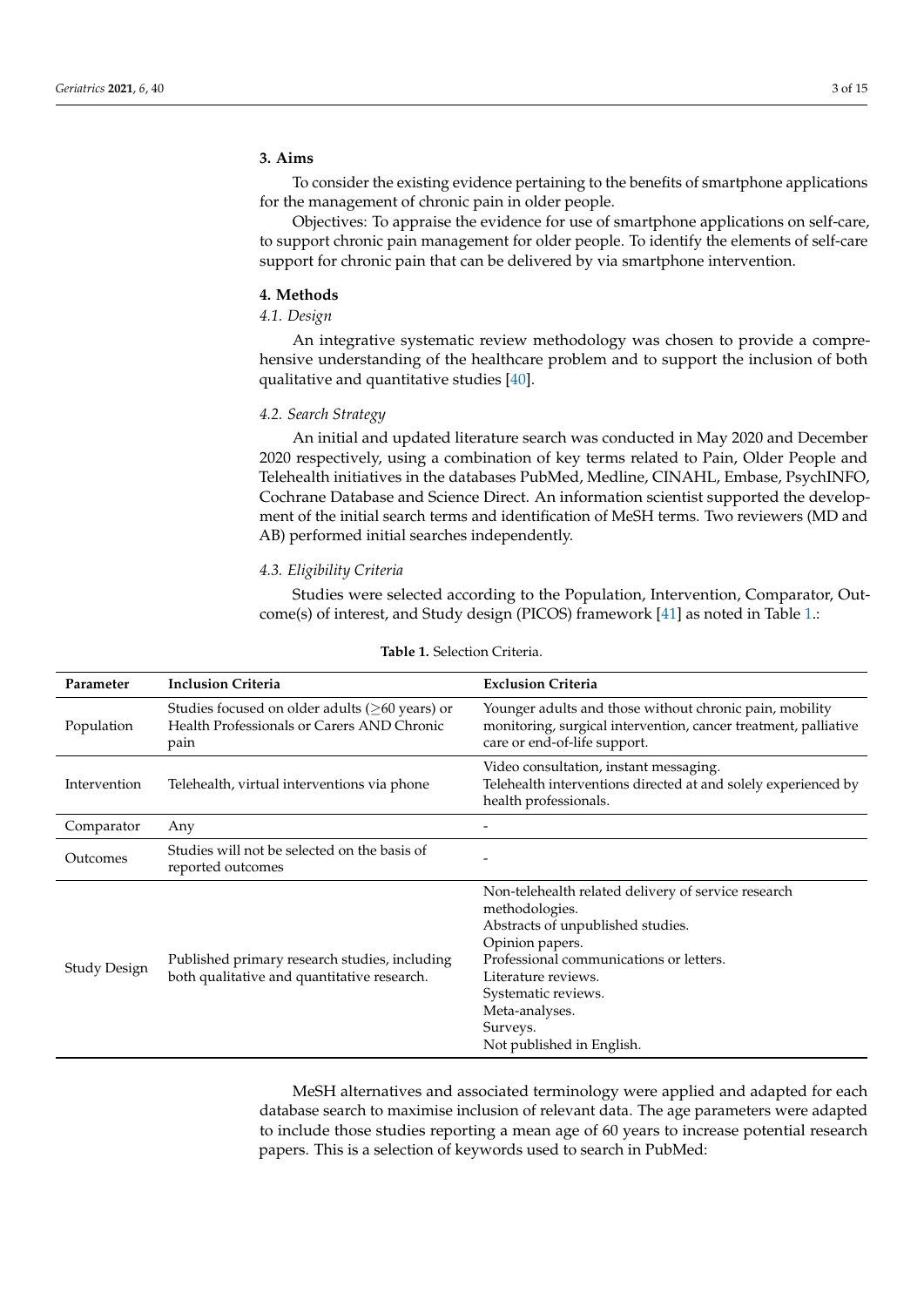*("Pain" [MeSH Terms]) AND ("aged"[All Fields] OR "aged"[MeSH Terms] OR "el-("Pain" [MeSH Terms]) AND ("aged"[All Fields] OR "aged"[MeSH Terms] OR "elderly"[All Fields] OR "old"[All Fields] OR "seniors"[All Fields] OR "senior"[All derly"[All Fields] OR "old"[All Fields] OR "seniors"[All Fields] OR "senior"[All Fields]) AND ("telemedicine"[MeSH Terms] OR "telemedicine"[All Fields] OR "tele-Fields]) AND ("telemedicine"[MeSH Terms] OR "telemedicine"[All Fields] OR "telemedicine"[All Fields] OR "telehealth"[All Fields] OR "tele-health"[All Fields] OR medicine"[All Fields] OR "telehealth"[All Fields] OR "tele-health"[All Fields] OR "mhealth"[All Fields] OR "m-health"[All Fields] OR "ehealth"[All Fields] OR "e-"mhealth"[All Fields] OR "m-health"[All Fields] OR "ehealth"[All Fields] OR "ehealth"[All Fields]) health"[All Fields])*

to include those studies reporting a mean age of 60 years to increase potential research  $\sigma$ 

A hand-search of the reference lists of included studies, relevant reviews, national A hand-search of the reference lists of included studies, relevant reviews, national clinical practice guidelines and other relevant documents was undertaken. Only published English-language studies were included in this review.

The review identified a total of 506 papers after duplicates were removed. These included 362 from PubMed, Medline, CINHAL, Embase, the Cochrane Database and Science Direct combined, 142 PsychINFO and 2 from other sources using smartphone technology for various health conditions. Titles and abstracts of papers were screened by MD and AB to identify if they met the inclusion criteria. Following assessment of the abstracts, full text versions of 38 papers were retrieved for further scrutiny by the review team. Figure 1 shows t[he](#page-3-0) selection process.

<span id="page-3-0"></span>

Figure 1. Study selection diagram. \* No additional papers were identified from PubMed or Sci-Direct. ence Direct.

No quantitative studies were identified that exclusively considered the use of No quantitative studies were identified that exclusively considered the use of smartphone app technology with older adults experiencing chronic pain.

#### *4.4. Quality Assessment*

Due to the heterogeneity in the designs of the identified studies, a recognised mixed methods critical appraisal tool was utilised to assess the methodological rigour of each study [\[42\]](#page-13-10). All papers were appraised to ascertain their methodological quality, the assessment criteria related to the abstract/title, introduction/aims, methods and data, sampling,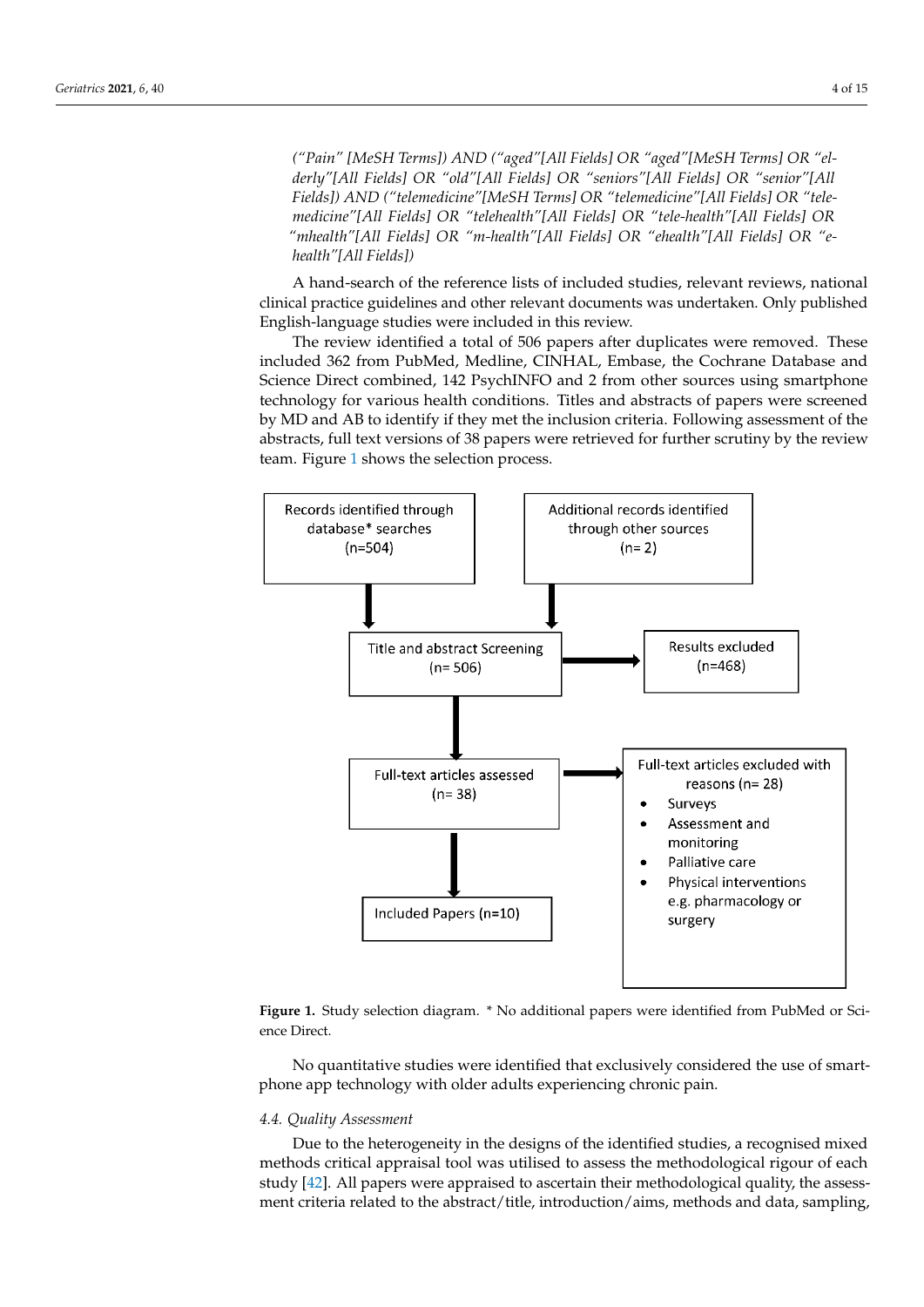data analysis, ethics and bias, findings/results, transferability/generalisability and implication/usefulness to determine their suitability for inclusion. No studies were excluded based on the level of methodological rigour.

### *4.5. Data Abstraction and Synthesis*

The papers included quantitative and qualitative study designs, so an integrative methodology was applied to the retrieved studies. Extracted data included research question, design, sample size, setting and main findings (Table [2\)](#page-6-0). There was great variability between studies and thus it was not possible to conduct any informative analysis of available quantitative data. Due to this heterogeneity, a narrative synthesis of the literature was conducted, to consider the findings of each study and take an iterative approach to the development of common themes [\[42\]](#page-13-10). A thematic analysis was subsequently conducted by the first author exploring the relationships and commonalities within and between studies.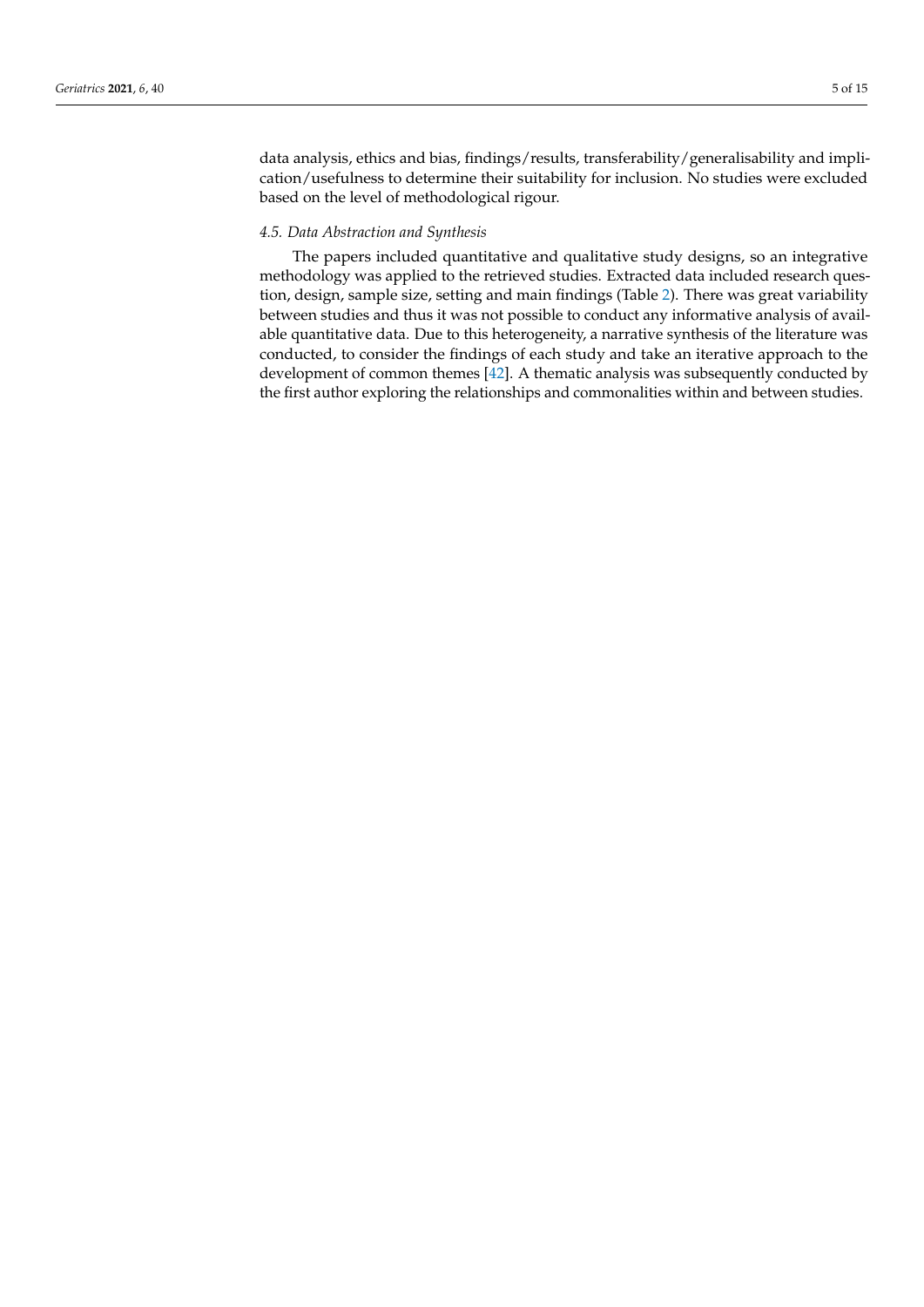| <b>Author, Country</b>                  | Year | <b>Study Type</b>                                                  | <b>Research Question</b>                                                                                                                                                                                                                                    | <b>Main Findings</b>                                                                                                                                                                                                                                        | <b>Identified App</b>                                                                                                                                                   |
|-----------------------------------------|------|--------------------------------------------------------------------|-------------------------------------------------------------------------------------------------------------------------------------------------------------------------------------------------------------------------------------------------------------|-------------------------------------------------------------------------------------------------------------------------------------------------------------------------------------------------------------------------------------------------------------|-------------------------------------------------------------------------------------------------------------------------------------------------------------------------|
| Bedson,<br><b>UK</b> [43]               | 2019 | Mixed<br>$n = 21$                                                  | To assess face, content and construct validity<br>of data collection using the Pain Recorder in<br>primary care patients receiving new analgesic<br>prescriptions for musculoskeletal pain, as well<br>as to assess its acceptability and clinical utility. | Early testing of an app in a small<br>sample of people consulting with<br>musculoskeletal pain in general<br>practice showed promising results in<br>terms of face and content validity,<br>acceptability and clinical usefulness.                          | The Keele Pain Recorder-<br>"developed by patients for<br>patients, to improve the<br>management of pain" https:<br>//www.keele.ac.uk/kpr/<br>accessed on 11 March 2021 |
| Bhattarai,<br>Australia <sup>[44]</sup> | 2020 | Qualitative, feasibility study<br>$n=17$                           | To explore the attitudes and perspectives of<br>primary care and allied health clinicians<br>regarding the integration of pain apps into<br>their older arthritic patients' pain self-<br>management strategies.                                            | Apps potential to support various<br>aspects of patients'<br>self-management behaviours.                                                                                                                                                                    | The DigiTech Pain Project,<br>using the RAISE app                                                                                                                       |
| Bhattarai, Australia [45]               | 2020 | Qualitative, feasibility study<br>$n=18$                           | To explore the attitudes and experiences of<br>older people with chronic arthritic pain<br>towards using an app for their<br>pain management.                                                                                                               | Pain self-management apps have the<br>potential to assist older people in their<br>pain self-management process.                                                                                                                                            | The DigiTech Pain Project,<br>using the RAISE app                                                                                                                       |
| Currie, UK [46]                         | 2015 | Mixed Method<br>$n = 168$ s                                        | A mixed-methods study of older adults with<br>chronic pain to examine attitudes towards,<br>current use of and acceptance of the use of<br>technology in healthcare.                                                                                        | E-health (including apps) has potential<br>to supplement existing care.                                                                                                                                                                                     |                                                                                                                                                                         |
| Docking,<br><b>UK</b> [47]              | 2018 | Qualitative (pilot)<br>24 paramedic students                       | Usability testing of a newly developed iPhone<br>pain assessment application with<br>potential users.                                                                                                                                                       | The pain assessment app constitutes a<br>potentially useful tool (for paramedics)<br>in the prehospital setting for those<br>aged $\geq 60$ .                                                                                                               | iPhone pain app developed in<br>collaboration with the<br>Computing and Mathematical<br>Sciences (CMS) department at<br>the University of Greenwich.                    |
| Levine, USA [48]                        | 2014 | Qualitative-(feasibility) focus<br>groups in primary care $n = 25$ | To determine how novel telemedicine<br>technologies, particularly smartphones, might<br>be best used in the management of older<br>adults with Chronic Non-Cancer Pain<br>(CNCP).                                                                           | No participants reported use of<br>telemedicine in geriatric<br>CNCP management.<br>The results suggest that technologies<br>including apps would find a welcome<br>reception among primary care<br>providers delivering care to older<br>adults with CNCP. |                                                                                                                                                                         |

**Table 2.** Summary of selected papers.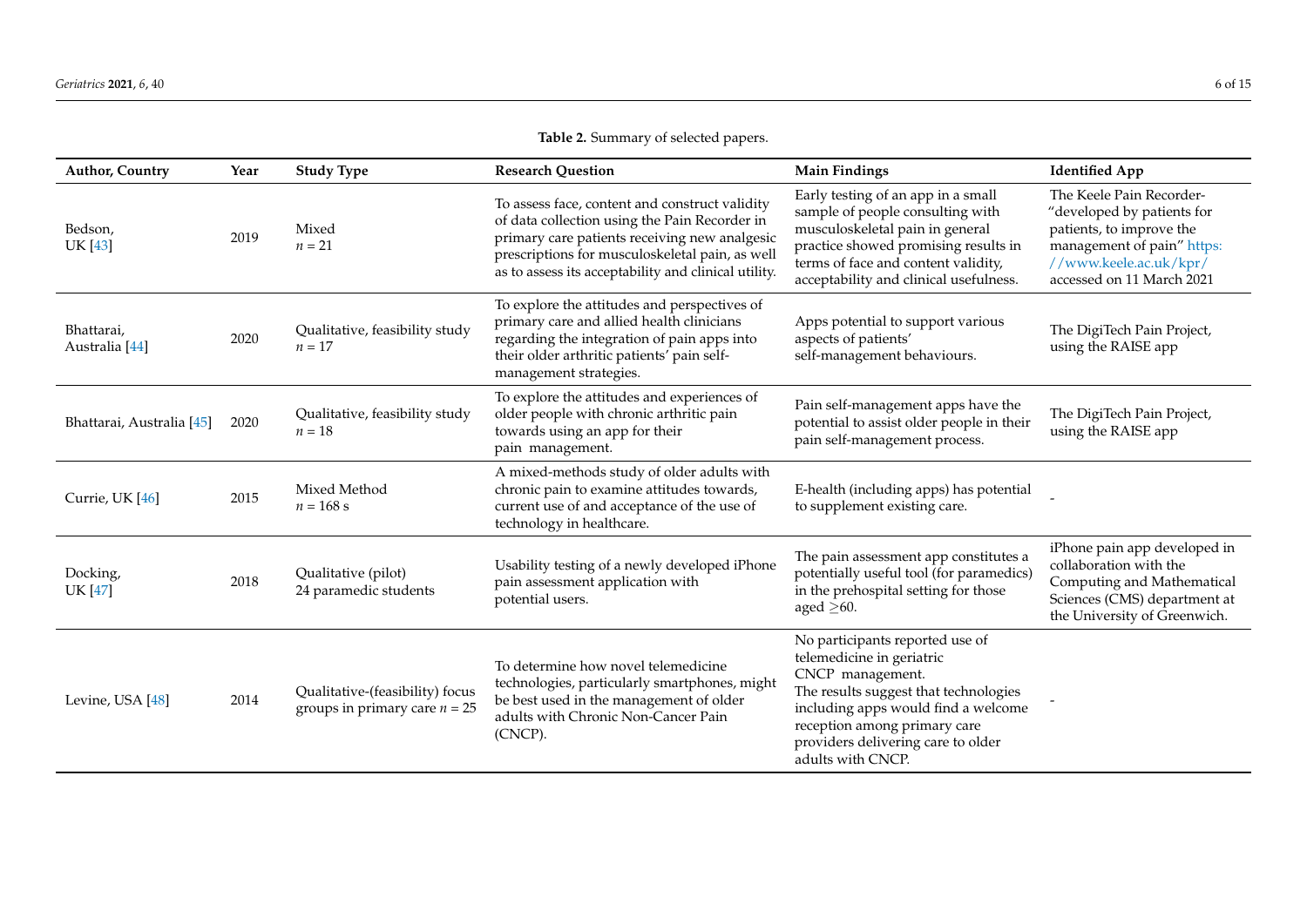| Table 2. Cont. |  |  |
|----------------|--|--|
|----------------|--|--|

<span id="page-6-0"></span>

| <b>Author, Country</b> | Year | <b>Study Type</b>                                    | <b>Research Question</b>                                                                                                                                                                                                                                    | <b>Main Findings</b>                                                                                                                                                                                                                                                        | <b>Identified App</b>                                                                              |
|------------------------|------|------------------------------------------------------|-------------------------------------------------------------------------------------------------------------------------------------------------------------------------------------------------------------------------------------------------------------|-----------------------------------------------------------------------------------------------------------------------------------------------------------------------------------------------------------------------------------------------------------------------------|----------------------------------------------------------------------------------------------------|
| McDonald (USA)<br>[49] | 2013 | Pilot for RCT<br>$n = 23$                            | The more skillful that older adults are in using<br>communication strategies, the more likely<br>they will be to convey important osteoarthritis<br>pain information to practitioners and to be<br>prescribed more effective pain<br>management treatments. | No significant difference in overall<br>pain communication with the<br>practitioner occurred between the pain<br>communication plus virtual pain coach<br>group and the pain<br>communication-only group.                                                                   | A "virtual pain coach"                                                                             |
| Parker (USA)[50]       | 2013 | Qualitative (feasibility)<br>$n = 41$ (older adults) | To examine the willingness of older adults<br>with chronic pain to adopt<br>mHealth technologies.                                                                                                                                                           | Older adults with chronic pain are<br>willing and interested in using<br>mHealth including apps.                                                                                                                                                                            |                                                                                                    |
| Pimm (UK) $[51]$       | 2019 | Quasi Experimental<br>$n = 438$                      | To establish the clinical effectiveness of a<br>web-based pain management programme<br>(PMP), specifically whether it would lead to<br>improved clinical outcomes and reduced<br>healthcare costs in a real-world clinical setting.                         | A web-based pain management<br>programme can be clinically effective<br>and may be a useful addition to the<br>treatments offered by pain<br>management services. The older<br>participants (50-90 years) were more<br>likely to engage with and complete<br>the programme. | "Pathway through Pain" app<br>https://www.<br>pathwaythroughpain.com/<br>accessed on 11 March 2021 |
| Richardson (USA) [52]  | 2018 | $n=13$<br>Qualitative                                | To determine the role that smartphones (apps)<br>may play in supporting older adults with<br>chronic noncancer pain (CNCP) in order to<br>improve pain management in this<br>expanding population.                                                          | Smartphone apps should support<br>older adult needs to effectively<br>communicate pain experiences with<br>personal contacts and caregivers, as<br>well as healthcare providers.                                                                                            |                                                                                                    |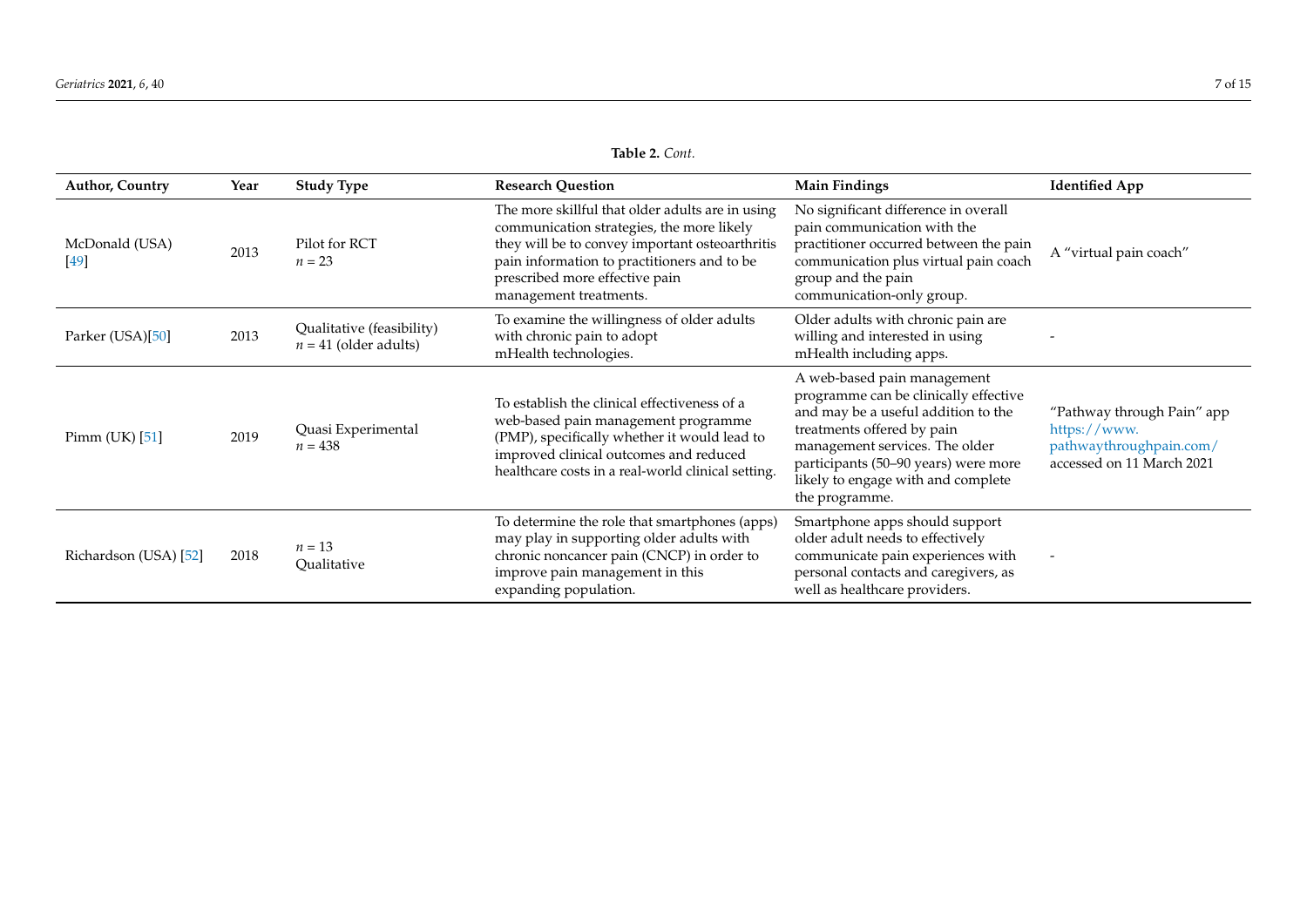## **5. Results**

The review identified 10 papers that met the inclusion criteria. A summary of selected papers is included in Table [1.](#page-2-0) Within the included papers there is one pilot for an RCT, one quasi-experimental study, two mixed methods studies and six qualitative studies.

#### *5.1. Study Characteristics*

The quasi-experimental study considered the potential for a web-based pain management programme to improve clinical outcomes and reduce healthcare costs [\[51\]](#page-13-21). The use of a pain assessment programme via a smartphone was found to have potential clinical utility in a pilot mixed methods study [\[43\]](#page-13-22). Similarly, the potential of an mHealth smartphone intervention for supporting older remote rural communities had potential to supplement and complement existing chronic pain services [\[46\]](#page-13-23). A pilot of a "virtual pain coach" for older people with osteoarthritis considered its potential to enhance communication [\[49\]](#page-13-24).

The identified qualitative studies were mainly exploratory, endorsing the need to include older service users in design and development to meet the needs of older people. The opinions of older people with chronic pain regarding an mHealth intervention via a smartphone suggested the importance of information sharing, including education to support self-care and self-administration of analgesia [\[53\]](#page-13-25). Five of the qualitative studies were pilot or feasibility studies with either service users or health professionals [\[44](#page-13-26)[,45](#page-13-27)[,47](#page-13-28)[,48](#page-13-29)[,50\]](#page-13-30).

Due to the heterogeneity of study parameters and outcomes, a narrative synthesis and thematic analysis was conducted [\[42](#page-13-10)[,53\]](#page-13-25). Four main themes were extracted from the selected papers, which were not mutually exclusive. The themes are: (1) The potential benefits and serviceability for older people; (2) Clinical and service user involvement in development; (3) Support or perceived barriers for clinicians and service users in their effective use; and (4) Use of data.

### *5.2. The Potential Benefits and Serviceabilityfor Older Adults*

The identified qualitative studies mostly addressed the needs of the user, the older person, the service user or the healthcare professional informing the plan of care. The quantitative and mixed methods studies considered the potential economic and clinical impact of smartphone apps.

Chronic pain apps have the potential to be valuable tools for self-management, however not all older people will find this approach useful or relevant. A 2013 US randomised pilot study with 23 older adults (>60 years) tested the utility of a virtual pain coach administered via an app [\[49\]](#page-13-24). There were no discernible benefits for the intervention group, and while the virtual coach was well received and communication appeared to be enhanced, there were only 23 participants. Furthermore, there was no information regarding the prior technical abilities of any participants.

A north American qualitative study considered older people's perceptions of and engagement with mHealth via a smartphone to support their chronic pain management [\[52\]](#page-13-31). The participants acknowledged the help with self-care, management of opioid medication, pain communications and potential for social interaction that a smartphone mHealth intervention could provide.

A 2014 study explored the potential barriers for health professionals in the application of telemedicine via smartphones in the provision of care for older adults with chronic pain [\[48\]](#page-13-29). The issues arising from the focus groups related to the requirements for support for both health professionals and service users in implementation of telemedicine interventions and the need to establish utility. Noted potential benefits included reduced travel for older people to access support and savings in clinical time.

A more recent Australian study of older people  $(n = 18)$ , considered the potential benefits to current self-management practices and the need for personalisation to align with each service user's needs [\[45\]](#page-13-27). They also noted the possibility of harm, as evidenced by some who expressed apprehension related to the potential for amplification of anxiety, negative emotions and catastrophisation of the pain experience.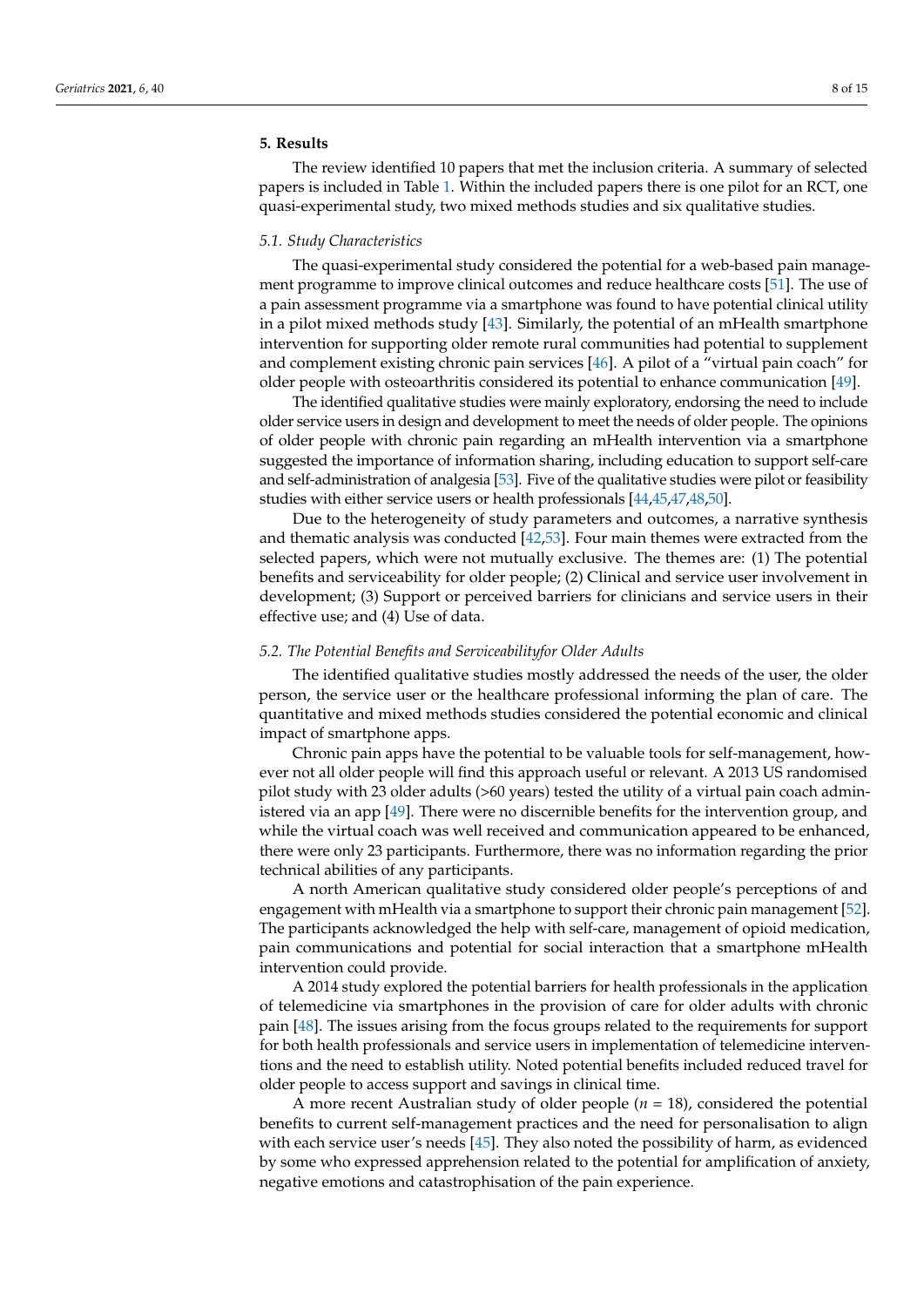An evaluation of a UK digital pain management programme was the only study to claim a significant potential cost benefit for service users utilising their novel version of a standard intervention [\[51\]](#page-13-21).

# *5.3. Clinical and Service User Involvement in Development*

Smartphone apps should be developed with a clear evidence base and relevant content with flexibility to tailor content to the service user. Engagement with the service user in the development and construction of smartphone or telehealth initiatives is a recurring issue. Equally, an understanding of their utility and potential should be shared by the health professionals and carers. Interviews with older adults living with chronic pain in rural Scotland, as part of a larger survey about the use of technology in healthcare, demonstrated the acceptability and potential for use of mHealth interventions to supplement care [\[46\]](#page-13-23).

A team from Cornell University USA [\[48](#page-13-29)[,50\]](#page-13-30) considered the potential for use of telehealth, a smartphone initiative, in the management of chronic pain in older people, engaging initially with older people followed by primary care providers. The focus groups with older people (mean age 76 years) in New York, USA, described the potential for telemedicine for chronic pain, described as mHealth, utilising smartphones and tablets [\[50\]](#page-13-30). The possibility of usefulness was acknowledged by most participants however, some noted potential barriers including cost, the expense of any device, privacy of data and sensory limitations to utility. Subsequent engagement with care providers supported an interest in the usefulness of telemedicine [\[29\]](#page-12-18).

A UK chronic pain team and pain researchers developed a digital online version of an existing and well established pain management programme (PMP) [\[54\]](#page-13-32) and recruited 738 adult participants with chronic pain [\[51\]](#page-13-21). The intervention arm was supported by telephone and email communications and 179 service users completed the digital PMP. Although the age range of participants was 18 to 92 years, the older participants were most likely to complete the study, possibly giving some credibility to its utility in older populations.

Usability was noted as a major strength of a smartphone application in a 2019 study [\[43\]](#page-13-22). To ensure ease of use, the team held development workshops with members of Keele University's Institute for Primary Care and Health Sciences (IPCHS), a Research User Group (RUG) and a supporting Clinical Advisory Group (CAG). Clinicians and service users were involved in the development of several iterations of the application, "developed by patients for patients" and therein lies its strength. The Keele Patient and Public Involvement and Engagement (PPI) group included older people who recorded pain more often than younger participants. The resulting app was liked by both patients and GPs, and early testing showed promising results in terms of face and content validity, acceptability and clinical usefulness, however numbers in the study were small (*n* = 21). Although the study was not targeted at older people, the median age for participants was 60 years (range 50–70 years).

#### *5.4. Support or Perceived Barriers for Clinicians and Service Users in Their Effective Use*

The perception of benefits or barriers to any smartphone mHealth initiative should be understood to ensure engagement. Older users found it beneficial to have associated input from their clinicians to establish and reinforce the use of technology or a pain self-management app [\[43,](#page-13-22)[45,](#page-13-27)[46\]](#page-13-23). Clinicians themselves expressed concern that not all service users or the clinicians responsible for their care would be willing to embrace new technology [\[43,](#page-13-22)[44,](#page-13-26)[48\]](#page-13-29). The importance of clinicians' engagement with and confidence in the use of the app was presented as important for some of the Australian older people interviewed in Bhattarai's study of older people using an app for chronic arthritic pain [\[25](#page-12-19)[,45\]](#page-13-27). There was some general apprehension about the use of apps and concerns about the potential for pain to become an overly negative focus [\[45\]](#page-13-27).

Levine noted the importance of design and data presentation; in particular, they noted potential "information overload" to be the most important barrier to device implementation [\[48\]](#page-13-29). Other practical concerns were the risk of litigation and the potential for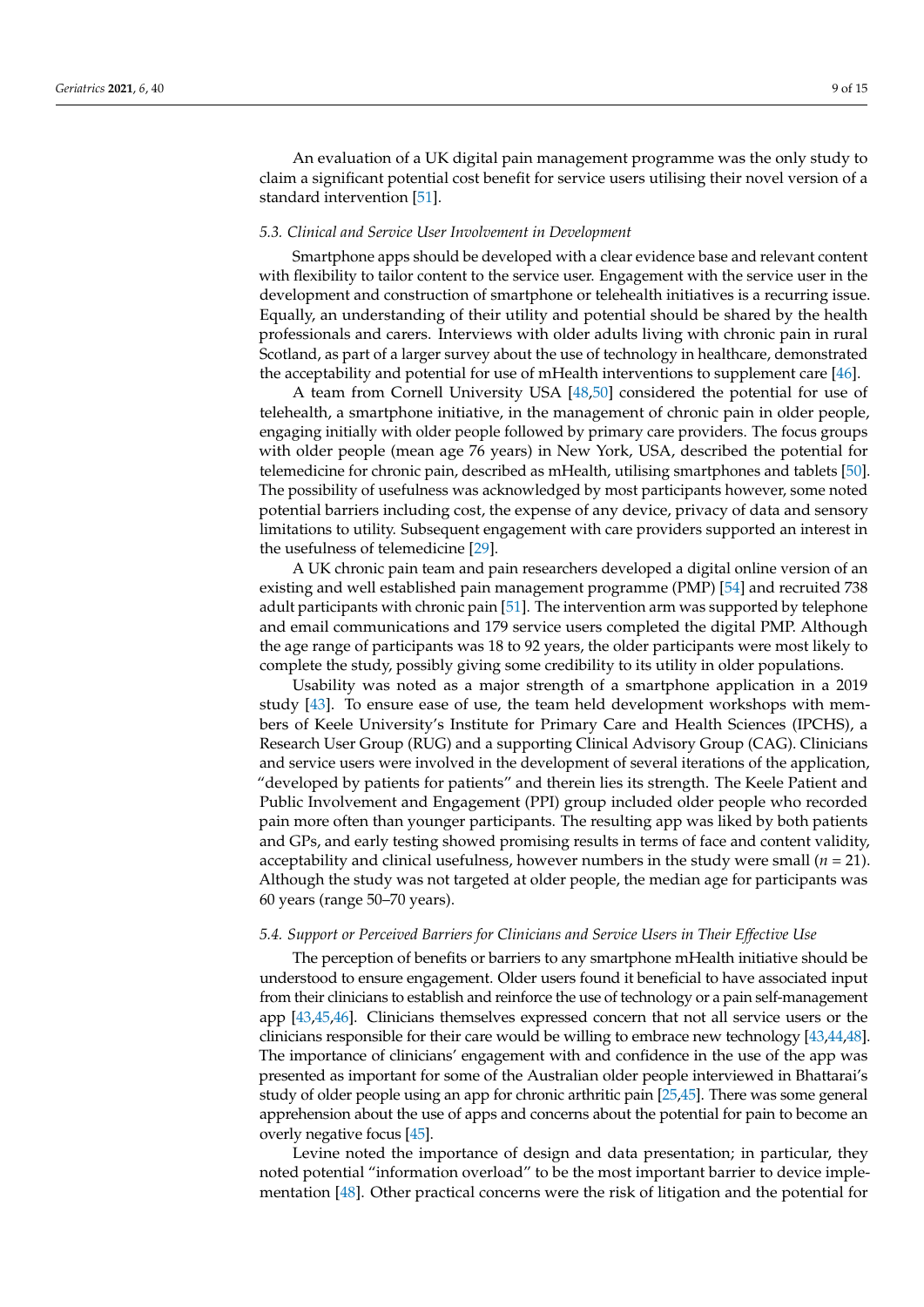additional cost if a more modern mobile phone might be required. Similarly, the Keele research group noted the importance of using plain English and having clear and accessible instructions [\[43\]](#page-13-22). Another practical consideration noted in one of the qualitative studies was the limited availability or inconsistency of mobile phone signal, broadband or internet services in some rural areas [\[46\]](#page-13-23).

One study focused on identifying some of the practical considerations of use and barriers to the use of a smartphone or mHealth device [\[50\]](#page-13-30). The perceived barriers included device battery failure or other technical malfunctions, prohibitive cost, challenging technology and reduction in human interaction. [\[50\]](#page-13-30). However, these responses were not the responses of the majority of the older people willing to use an mHealth initiative.

Clinicians need to be well supported to review, identify and recommend pain selfmanagement apps suitable for their older clients/patients. The potential for a pain assessment app for older people and its utility in pre-hospital assessment was tested with paramedic students in the UK [\[47\]](#page-13-28). Informed by the Abbey Pain Scale [\[55\]](#page-13-33), Docking and team noted the usefulness of the app for assessing pain in people with dementia. However, this study was limited to focus groups away from the clinical setting and the team acknowledged the need to ensure involvement of service users in any further development.

Bhattarai and colleagues noted the clinician's perspective on the use of a chatbot app [\[44\]](#page-13-26). The criticality of such a vehicle in facilitating the pain self-management process of older people was acknowledged, particularly because they form a significant and growing proportion of the population requiring access to pain services. Seventeen Australian primary care and allied health clinicians were interviewed about their views on the integration of apps into older people's pain self-management strategy. The potential for empowerment and increased engagement was noted. However, some challenges and possible barriers were considered. These challenges included the clinicians' time commitment in familiarising themselves with the app and introducing it to individual patients. Overall, this small study acknowledged the potential benefits if individualisation could be achieved within the software.

## *5.5. Use of Data*

Data generated from app use could be utilised to improve monitoring and management of older people's pain through enhanced systems, policies and procedures. In complementary studies, Australian researchers concluded that access to patient data, captured from pain apps, could enhance and improve the monitoring and management of older people's healthcare needs [\[25](#page-12-19)[,36](#page-13-4)[,44](#page-13-26)[,45\]](#page-13-27). Furthermore, clinicians could benefit from "health systems-level" policies and procedures as informed by the capture and use of such data. It is noteworthy that the participants in one of the qualitative studies were concerned about data privacy and in particular how their data might be used and safeguarded [\[50\]](#page-13-30).

#### **6. Discussion**

Despite the potential breadth of the inclusion criteria, we found insufficient data from which to draw any strong conclusions regarding the evidence for smartphone use and telehealth for older people. The findings of this review reflect the broader absence of research to support older people living with chronic pain and other long-term conditions. There are no large-scale studies focusing on the particular needs of older people with chronic pain.

Our review suggests that there is an extensive level of development in mHealth and telemedicine use in management of chronic pain. Pain data from participants has the potential to be used to inform assessment and management of chronic pain by health professionals [\[43](#page-13-22)[,49–](#page-13-24)[51\]](#page-13-21), improve individual understanding and self-management [\[44,](#page-13-26)[45,](#page-13-27)[47,](#page-13-28)[48\]](#page-13-29) and to provide external support. Although some of the works reviewed here did not focus exclusively on the needs of older adults, there is considerable potential for smartphone telehealth initiatives to support active healthy ageing populations and as an alternative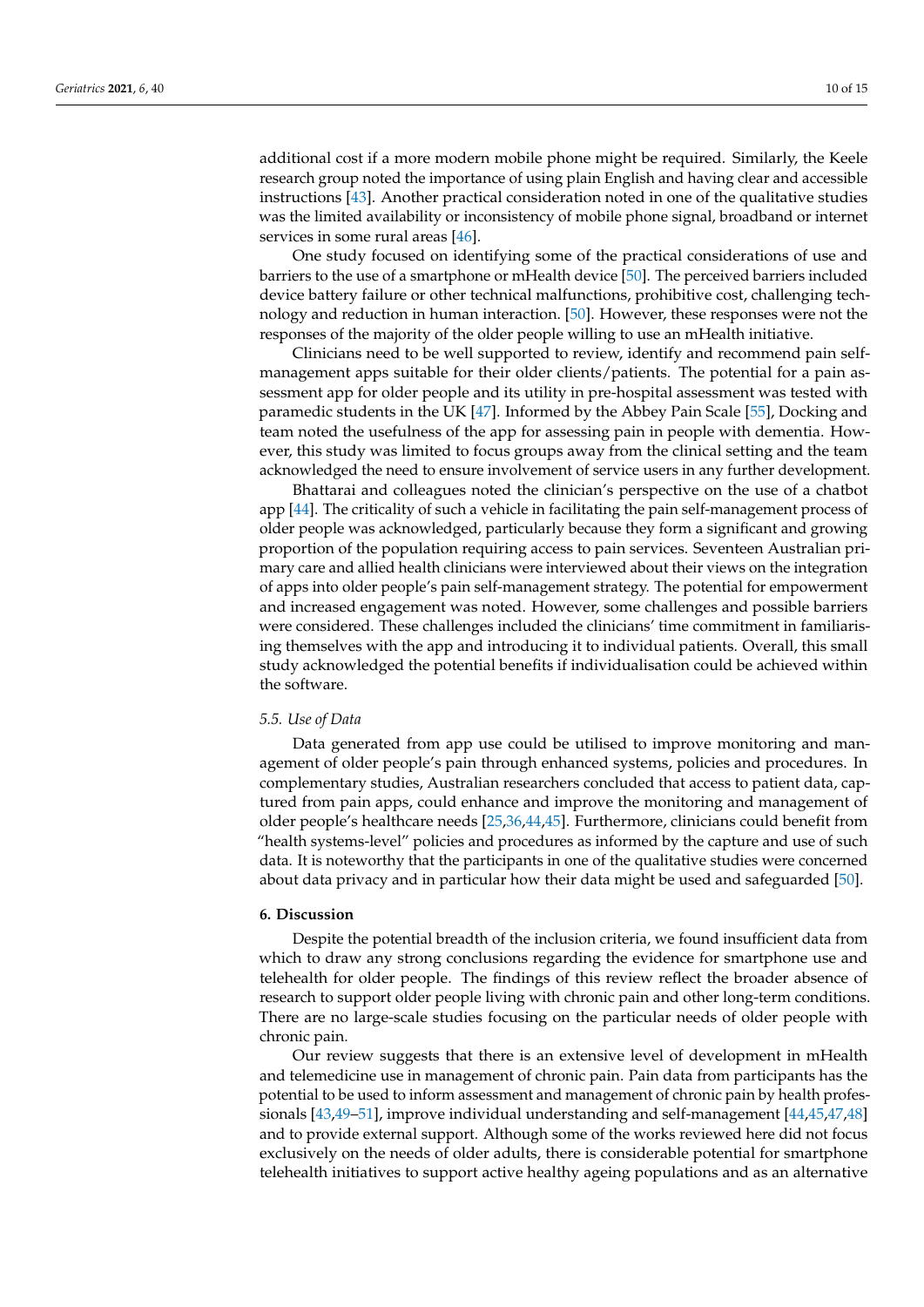mode of providing care to older adults living with long term conditions and chronic disease [\[14\]](#page-12-10).

Telehealth/telemedicine interventions via smartphones have been gradually adopted in the UK healthcare system. In 2019 the National Institute for Health and Care Excellence (NICE) published standards for digital health technology [\[56\]](#page-13-34). Options for remote working, such as smartphone apps to support and manage care, should be considered as helpful ways to support regular care during a time of crisis and to benefit future care provision generally. Advantages of smartphone telehealth interventions include anonymity and reduced waiting time, and flexibility in terms of time and location of use [\[57\]](#page-14-0). The importance of data privacy and confidentiality should be acknowledged; to enable access by healthcare professionals the use of "closed systems", encryption and password-protected access to any data should be considered. However, communications delivered via smartphone apps have the potential to support people with long-term health conditions in their everyday life, as they are cheap, informal and popular [\[58\]](#page-14-1).

The World Health Organisation has recently launched a smartphone (telehealth) initiative to support the care and diverse needs of older people [\[59\]](#page-14-2). Evidence for the feasibility of telehealth has been noted in those living with long-term conditions including chronic lung disease, diabetes and heart failure [\[60\]](#page-14-3). There is growing evidence for the potential benefit of telehealth interventions as both resourceful and effective for pain related problems [\[61](#page-14-4)[–63\]](#page-14-5). Older people can be very receptive to telemedicine as an augment to managing pain [\[46\]](#page-13-23) and they are, in the main, technologically literate and receptive to the potential use of mHealth technologies in the industrialised world [\[64\]](#page-14-6). Associated benefits include support for medication management, enhanced communication with providers and reduction in feelings of isolation [\[63\]](#page-14-5). Tele monitoring via a smartphone app also has the potential to improve patient safety through rapid communication of unwanted events [\[65\]](#page-14-7).

The NHS has approved some applications, which are targeted at meeting older people's healthcare needs. The principle for a web-based "digital intervention" to manage chronic pain, the app "Pathway through Pain", has been established with potential to improve healthcare outcomes and reduce the cost of care [\[51\]](#page-13-21). However, there is currently no approved app for the particular complex needs of older adults, and those living with multiple comorbidities, with chronic pain in the UK. A recent feasibility study has established the acceptability and potential benefit of a smartphone chatbot interface for the self-management and support for all kinds of chronic pain in older adults [\[66\]](#page-14-8).

For people living with chronic pain, telemedicine in the form of a smartphone application or chatbot has many potential benefits as part of a new model of healthcare services, in terms of monitoring to improve practice, support for self-care, efficacy and resource utility.

#### *6.1. Review Limitations*

The apps identified in this review are a small proportion of commercially available smartphone applications. This is partially due to the large number of apps, and developments in telehealth that have been driven by the commercial potential for data mining. Another contributing factor to the limited scope of this review is that some of these apps are not currently available or were developed for research purposes, including feasibility studies.

The heterogeneity of papers identified reflects the variety of available apps developed for pain, particular painful conditions or populations. No information about personalisation options was noted.

## *6.2. Implications for Practice*

Chronic pain smartphone apps have the potential to be valuable tools for self-management, however not all older people will find this approach useful or relevant. According to the United Nations (2019), the population of adults aged 65 years or over is growing faster than all other age groups [\[67\]](#page-14-9). The population of older adults is expected to double by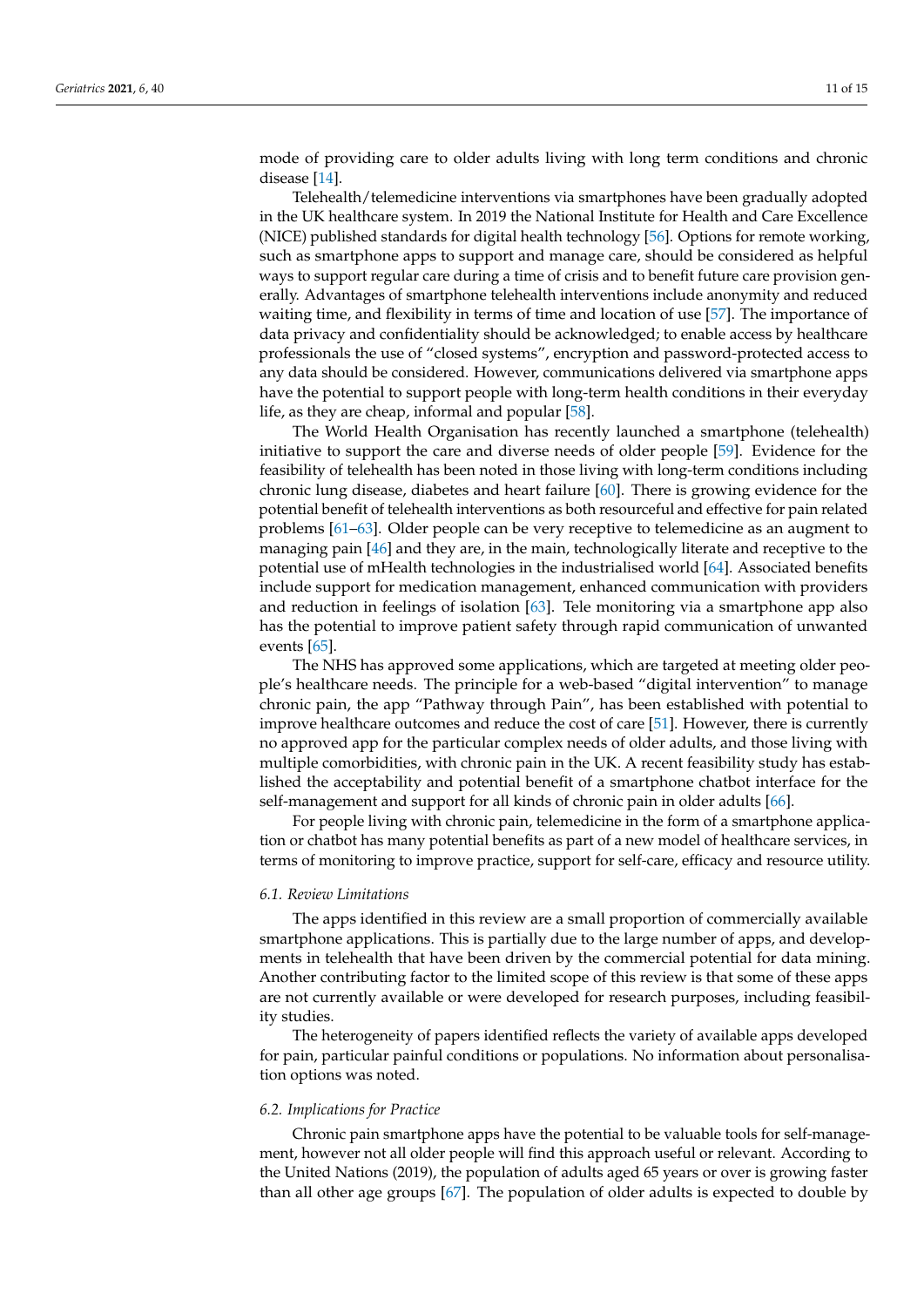2050 to 1.5 billion individuals. As individuals age, they experience barriers and may have difficulties in vision, hearing, cognition and mobility that may affect access to healthcare technology [\[68,](#page-14-10)[69\]](#page-14-11). In order to improve the accessibility issue, service users should be co-partners in the development and design of such technological approaches. Smartphone apps should be developed with a clear evidence base and relevant content with flexibility to tailor content to the service user. In addition, there is a need for more support for clinicians to review, identify and recommend pain self-management apps suitable for their older clients/patients. Older users may find it beneficial to have associated input from their clinicians to establish and use a pain self-management app. Finally, appropriate safeguards and governance are required for management of health data and its use across the health system to improve monitoring and management of older people's pain through enhanced systems, policies and procedures.

#### *6.3. Recommendations for Research*

Our analysis shows that there is a need to explore the broader potential arising from the use of smartphone apps, including evaluation of the value that can be added to patient pathways. Furthermore, we recommend development of processes to better measure outcomes of pain self-management applications. Feasibility, accessibility and serviceability remain barriers in engaging with such mHealth technologies.

We recommend exploratory research to consider the suitability of different types of smartphone apps or mHealth initiatives with groups of older people to establish reliability, degree of engagement and utility to support the self-management of chronic pain. Understanding how people of all ages and disabilities engage with different healthcare apps should be central to future development of such works.

# **7. Conclusions**

Older people can engage with new technology, they should not be excluded from new developments and should be represented in future research. Any future chronic pain app research should have service user engagement utilising a co-design approach, including older people, their carers, pain self-management expertise, health technologists and clinicians, to establish rigour, feasibility, efficacy, utility and engagement.

Without careful consideration of function and usability, acceptance in any population is unlikely. This could be further enhanced with the potential to individualise function within the programming and as technology develops this could be feasible.

The potential for future app development can only increase as the population ages further and the need for remote communication increases. Additionally, smartphone applications have the potential to offer a more personalised, efficient, cost-effective and intelligent pain management experience.

**Author Contributions:** All authors meet the authorship criteria and have contributed substantially to the work reported. All authors have read and agreed to the published version of the manuscript.

**Funding:** This research received no external funding.

**Institutional Review Board Statement:** Not Applicable.

**Informed Consent Statement:** Not Applicable.

**Acknowledgments:** The authors would like to acknowledge the support of the information science team at Sheffield Hallam University.

**Conflicts of Interest:** The authors declare no conflict of interest.

#### **References**

- <span id="page-11-0"></span>1. European Commission. 2018 Ageing Report: Policy Challenges for Ageing Societies. Brussels: European Commission. 17 December 2019. Available online: [https://ec.europa.eu/info/news/economyfinance/policy-implications-ageing-examined](https://ec.europa.eu/info/news/economyfinance/policy-implications-ageing-examined-new-report-2018-may-25_en)[new-report-2018-may-25\\_en](https://ec.europa.eu/info/news/economyfinance/policy-implications-ageing-examined-new-report-2018-may-25_en) (accessed on 6 April 2021).
- <span id="page-11-1"></span>2. Schofield, P. Pain in Older Adults: Epidemiology, Impact and Barriers to Management. *Rev. Pain* **2007**, *1*, 12–14. [\[CrossRef\]](http://doi.org/10.1177/204946370700100104)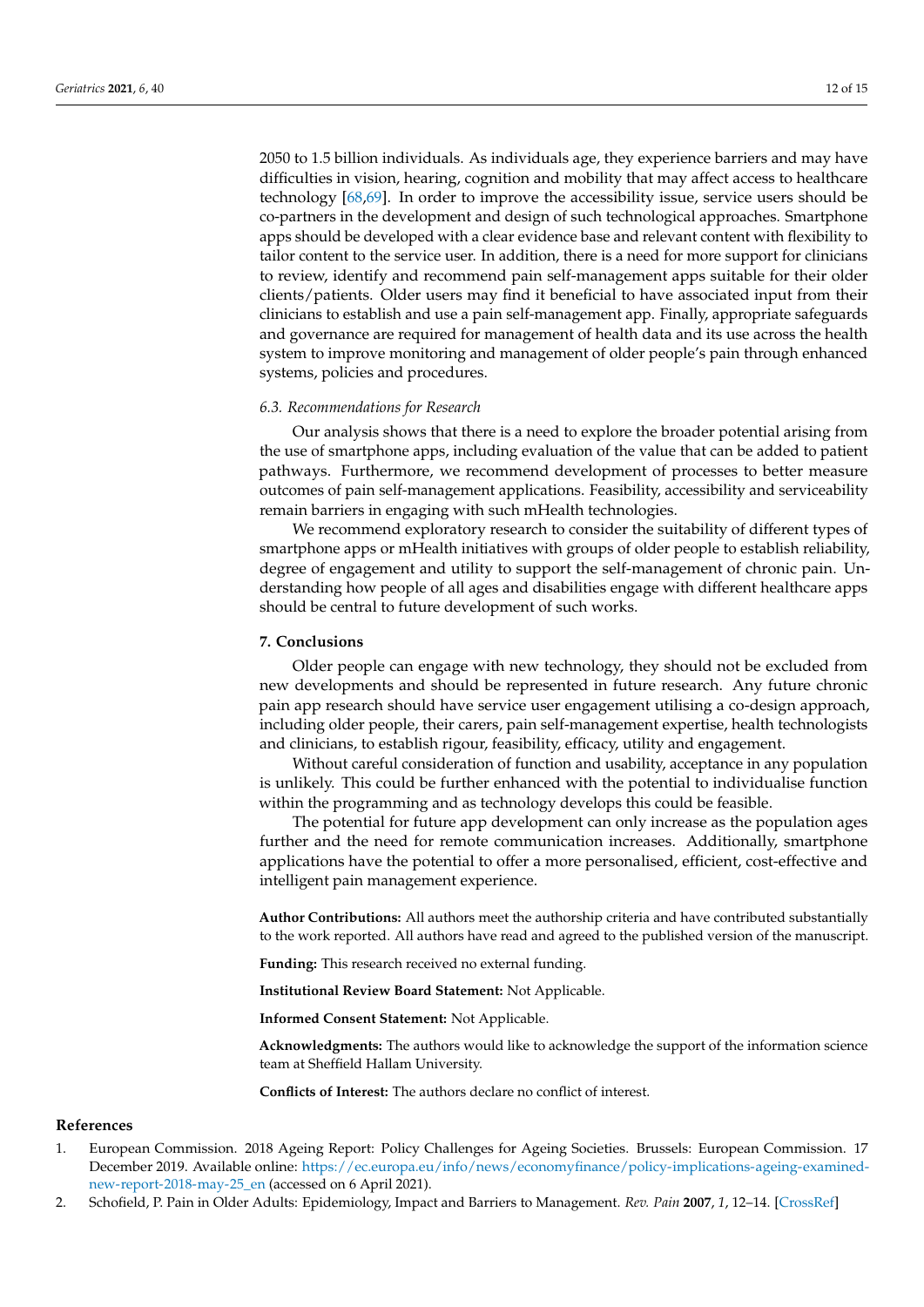- <span id="page-12-0"></span>3. Breivik, H.; Eisenberg, E.; O'Brien, T. The individual and societal burden of chronic pain in Europe: The case for strategic pri-oritisation and action to improve knowledge and availability of appropriate care. *BMC Public Health* **2013**, *13*, 1229. Available online: <http://www.biomedcentral.com/1471-2458/13/1229> (accessed on 6 April 2021). [\[CrossRef\]](http://doi.org/10.1186/1471-2458-13-1229) [\[PubMed\]](http://www.ncbi.nlm.nih.gov/pubmed/24365383)
- <span id="page-12-1"></span>4. Eccleston, C.; Blyth, F.M.; Dear, B.F.; Fisher, E.A.; Keefe, F.J.; Lynch, M.E.; Palermo, T.M.; Reid, M.C.; Williams, A.C.D.C. Managing patients with chronic pain during the COVID-19 outbreak: Considerations for the rapid introduction of remotely supported (eHealth) pain management services. *Pain* **2020**, *161*, 889–893. [\[CrossRef\]](http://doi.org/10.1097/j.pain.0000000000001885) [\[PubMed\]](http://www.ncbi.nlm.nih.gov/pubmed/32251203)
- <span id="page-12-2"></span>5. Blyth, F.M.; Schneider, C.H. Global burden of pain and global pain policy—Creating a purposeful body of evidence. *Pain* **2018**, *159*, S43–S48. [\[CrossRef\]](http://doi.org/10.1097/j.pain.0000000000001311) [\[PubMed\]](http://www.ncbi.nlm.nih.gov/pubmed/30113946)
- 6. Fayaz, A.; Croft, P.; Langford, R.M.; Donaldson, L.J.; Jones, G.T. Prevalence of chronic pain in the UK: A systematic review and meta-analysis of population studies. *BMJ Open* **2016**, *6*, e010364. [\[CrossRef\]](http://doi.org/10.1136/bmjopen-2015-010364) [\[PubMed\]](http://www.ncbi.nlm.nih.gov/pubmed/27324708)
- <span id="page-12-3"></span>7. Landmark, T.; Dale, O.; Romundstad, P.; Woodhouse, A.; Kaasa, S.; Borchgrevink, P.C. Development and course of chronic pain over 4 years in the general population: The HUNT pain study. *Eur. J. Pain* **2018**, *22*, 1606–1616. [\[CrossRef\]](http://doi.org/10.1002/ejp.1243) [\[PubMed\]](http://www.ncbi.nlm.nih.gov/pubmed/29754398)
- <span id="page-12-4"></span>8. Reid, K.J.; Harker, J.; Bala, M.M.; Truyers, C.; Kellen, E.; Bekkering, G.E.; Kleijnen, J. Epidemiology of chronic non-cancer pain in Europe: Narrative review of prevalence, pain treatments and pain impact. *Curr. Med. Res. Opin.* **2010**, *27*, 449–462. [\[CrossRef\]](http://doi.org/10.1185/03007995.2010.545813)
- <span id="page-12-5"></span>9. Bonathan, C.; Hearn, L.; Williams, A.C.D.C. Socioeconomic status and the course and consequences of chronic pain. *Pain Manag.* **2013**, *3*, 159–162. [\[CrossRef\]](http://doi.org/10.2217/pmt.13.18)
- <span id="page-12-6"></span>10. Larsson, C.; Hansson, E.E.; Sundquist, K.; Jakobsson, U. Chronic pain in older adults: Prevalence, incidence, and risk factors. *Scand. J. Rheumatol.* **2017**, *46*, 317–325. [\[CrossRef\]](http://doi.org/10.1080/03009742.2016.1218543) [\[PubMed\]](http://www.ncbi.nlm.nih.gov/pubmed/27885914)
- <span id="page-12-7"></span>11. Zimmer, Z.; Zajacova, A.; Grol-Prokopczyk, H. Trends in Pain Prevalence among Adults Aged 50 and Older across Europe, 2004 to 2015. *J. Aging Health* **2020**. [\[CrossRef\]](http://doi.org/10.1177/0898264320931665) [\[PubMed\]](http://www.ncbi.nlm.nih.gov/pubmed/32583713)
- <span id="page-12-8"></span>12. Dall, T.M.; Gallo, P.D.; Chakrabarti, R.; West, T.; Semilla, A.P.; Storm, M.V. An Aging Population And Growing Disease Burden Will Require A Large And Specialized Health Care Workforce By 2025. *Health Aff.* **2013**, *32*, 2013–2020. [\[CrossRef\]](http://doi.org/10.1377/hlthaff.2013.0714)
- <span id="page-12-9"></span>13. Marjanovic, S.; Altenhofer, M.; Hocking, L.; Jones, M.M.; Parks, S.; Ghiga, I.; Cox, C.; Galai, K.; Ling, T. *Innovating for Improved Healthcare: Policy and Practice for a Thriving NHS.*; Rand Corporation: Santa Monica, CA, USA, 2020.
- <span id="page-12-10"></span>14. WHO. Health and Sustainable Development, Telehealth. 2020. Available online: <https://www.who.int/gho/goe/telehealth/en/> (accessed on 6 April 2021).
- <span id="page-12-11"></span>15. Lindsay, S.; Jackson, D.; Schofield, G.; Olivier, P. Engaging Older People Using Participatory Design. *ACM Press*. 5 May 2012, p. 1199. Available online: <http://dl.acm.org/citation.cfm?doid=2207676.2208570> (accessed on 6 April 2021).
- 16. Joe, J.; Demiris, G. Older adults and mobile phones for health: A review. *J. Biomed. Inform.* **2013**, *46*, 947–954. [\[CrossRef\]](http://doi.org/10.1016/j.jbi.2013.06.008) [\[PubMed\]](http://www.ncbi.nlm.nih.gov/pubmed/23810858)
- 17. Segar, J.; Rogers, A.; Salisbury, C.; Thomas, C. Roles and identities in transition: Boundaries of work and inter-professional relationships at the interface between telehealth and primary care. *Health Soc. Care Community* **2013**, *21*, 606–613. [\[CrossRef\]](http://doi.org/10.1111/hsc.12047)
- 18. Quinn, C.C.; Staub, S.; Barr, E.; Gruber-Baldini, A. Mobile Support for Older Adults and Their Caregivers: Dyad Usability Study. *JMIR Aging* **2019**, *2*, e12276. [\[CrossRef\]](http://doi.org/10.2196/12276)
- 19. Yerrakalva, D.; Yerrakalva, D.; Hajna, S.; Griffin, S. Effects of mobile health app interventions on sedentary time, physical activity, and fitness in older adults: Systematic review and meta-analysis. *J. Med. Internet Res.* **2019**, *21*, e14343. [\[CrossRef\]](http://doi.org/10.2196/14343)
- 20. Ahmad, N.A.; Ludin, A.F.M.; Shahar, S.; Noah, S.A.M.; Tohit, N.M. Willingness, perceived barriers and motivators in adopting mobile applications for health-related interventions among older adults: A scoping review protocol. *BMJ Open* **2020**, *10*, e033870. [\[CrossRef\]](http://doi.org/10.1136/bmjopen-2019-033870)
- <span id="page-12-12"></span>21. Aslam, A.S.; van Luenen, S.; Aslam, S.; van Bodegom, D.; Chavannes, N.H. A Systematic Review on the use of mHealth to increase physical activity in older people. *Clin. eHealth* **2020**, *3*, 31–39. [\[CrossRef\]](http://doi.org/10.1016/j.ceh.2020.04.002)
- <span id="page-12-13"></span>22. Curtis, K.; Price, K. Factors that influence older people's engagement with digital health technology. *Nurs. Older People* **2017**, *29*, 27–30. [\[CrossRef\]](http://doi.org/10.7748/nop.2017.e986)
- <span id="page-12-14"></span>23. Van Gemert-Pijnen, J.E.; Nijland, N.; Van Limburg, M.; Ossebaard, H.C.; Kelders, S.M.; Eysenbach, G.; Seydel, E.R. A Holistic Framework to Improve the Uptake and Impact of eHealth Technologies. *J. Med. Internet Res.* **2011**, *13*, e111. [\[CrossRef\]](http://doi.org/10.2196/jmir.1672)
- <span id="page-12-15"></span>24. Salisbury, C.; Thomas, C.; O'Cathain, A.; Rogers, A.; Pope, C.; Yardley, L.; Hollinghurst, S.; Fahey, T.; Lewis, G.; Large, S.; et al. Telehealth in Chronic disease: Mixed-methods study to develop the TECH conceptual model for inter-vention design and evaluation. *BMJ Open* **2015**, *1*, 5. [\[CrossRef\]](http://doi.org/10.1136/bmjopen-2014-006448) [\[PubMed\]](http://www.ncbi.nlm.nih.gov/pubmed/25659890)
- <span id="page-12-19"></span>25. McDonough, C.C. University of Massachusetts Lowell The Effect of Ageism on the Digital Divide Among Older Adults. *Gerontol. Geriatr. Med.* **2016**, *2*, 1–7. [\[CrossRef\]](http://doi.org/10.24966/GGM-8662/100008)
- 26. Barber, S.J. An examination of age-based stereotype threat about cognitive decline: Implications for stereotype-threat research and theory development. *Perspect. Psychol. Sci.* **2017**, *12*, 62–90. [\[CrossRef\]](http://doi.org/10.1177/1745691616656345)
- <span id="page-12-16"></span>27. Choi, E.Y.; Kim, Y.; Chipalo, E.; Lee, H.Y. Does Perceived Ageism Widen the Digital Divide? And Does It Vary by Gender? *Gerontologist* **2020**, *60*. [\[CrossRef\]](http://doi.org/10.1093/geront/gnaa066) [\[PubMed\]](http://www.ncbi.nlm.nih.gov/pubmed/32539099)
- <span id="page-12-17"></span>28. STATISA. Smartphone Ownership Penetration in the United Kingdom (UK) in 2012–2020, by Age. Statista. Available online: [https:](https://www.statista.com/statistics/271851/smartphone-owners-in-the-united-kingdom-uk-by-age/) [//www.statista.com/statistics/271851/smartphone-owners-in-the-united-kingdom-uk-by-age/](https://www.statista.com/statistics/271851/smartphone-owners-in-the-united-kingdom-uk-by-age/) (accessed on 6 April 2021).
- <span id="page-12-18"></span>29. Mosa, A.S.M.; Yoo, I.; Sheets, L. A Systematic Review of Healthcare Applications for Smartphones. *BMC Med. Inform. Decis. Mak.* **2012**, *12*, 67. [\[CrossRef\]](http://doi.org/10.1186/1472-6947-12-67) [\[PubMed\]](http://www.ncbi.nlm.nih.gov/pubmed/22781312)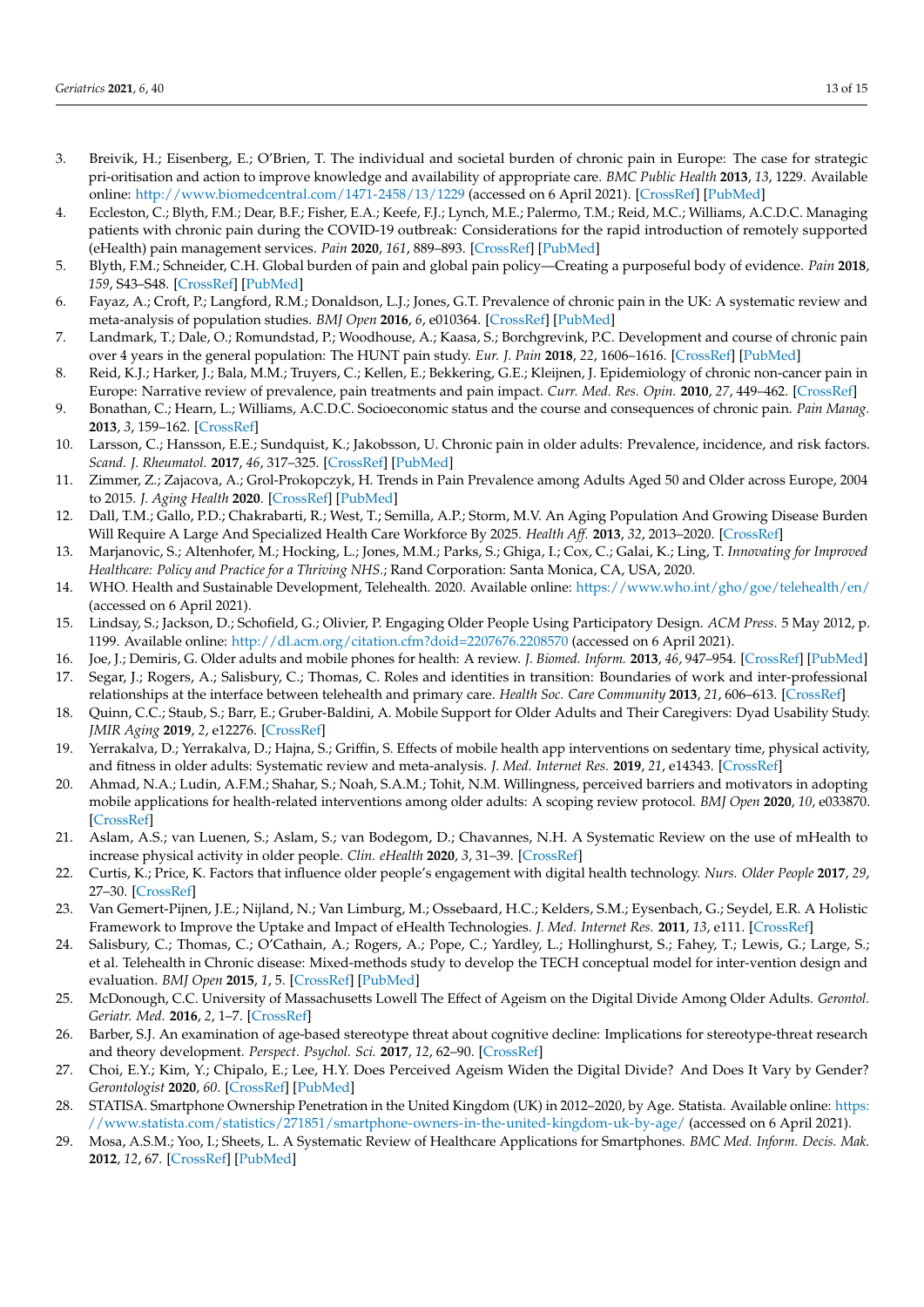- <span id="page-13-0"></span>30. Beratarrechea, A.; Lee, A.G.; Willner, J.M.; Jahangir, E.; Ciapponi, A.; Rubinstein, A. The Impact of Mobile Health Interventions on Chronic Disease Outcomes in Developing Countries: A Systematic Review. *Telemed. e-Health* **2014**, *20*, 75–82. [\[CrossRef\]](http://doi.org/10.1089/tmj.2012.0328) [\[PubMed\]](http://www.ncbi.nlm.nih.gov/pubmed/24205809)
- 31. Wang, J.; Wang, Y.; Wei, C.; Yao, N.; Yuan, A.; Shan, Y.; Yuan, C. Smartphone Interventions for Long-Term Health Management of Chronic Diseases: An Integrative Review. *Telemed. e-Health* **2014**, *20*, 570–583. [\[CrossRef\]](http://doi.org/10.1089/tmj.2013.0243)
- 32. Lee, J.-A.; Choi, M.; Lee, S.A.; Jiang, N. Effective behavioral intervention strategies using mobile health applications for chronic disease management: A systematic review. *BMC Med. Inform. Decis. Mak.* **2018**, *18*, 12. [\[CrossRef\]](http://doi.org/10.1186/s12911-018-0591-0)
- <span id="page-13-11"></span><span id="page-13-1"></span>33. Triantafyllidis, A.; Kondylakis, H.; Votis, K.; Tzovaras, D.; Maglaveras, N.; Rahimi, K. Features, outcomes, and challenges in mobile health interventions for patients living with chronic diseases: A review of systematic reviews. *Int. J. Med. Inform.* **2019**, *132*, 103984. [\[CrossRef\]](http://doi.org/10.1016/j.ijmedinf.2019.103984)
- <span id="page-13-12"></span><span id="page-13-2"></span>34. Wallace, L.S.; Dhingra, L.K. A systematic review of smartphone applications for chronic pain available for download in the United States. *J. Opioid Manag.* **2014**, *10*, 63–68. [\[CrossRef\]](http://doi.org/10.5055/jom.2014.0193)
- <span id="page-13-13"></span><span id="page-13-3"></span>35. Bhattarai, P.; Newton-John, T.R.O.; Phillips, J.L. Quality and Usability of Arthritic Pain Self-Management Apps for Older Adults: A Systematic Review. *Pain Med.* **2017**, *19*, 471–484. [\[CrossRef\]](http://doi.org/10.1093/pm/pnx090)
- <span id="page-13-14"></span><span id="page-13-4"></span>36. Alexander, J.C.; Joshi, G.P. Smartphone applications for chronic pain management: A critical appraisal. *J. Pain Res.* **2016**, *9*, 731–734. [\[CrossRef\]](http://doi.org/10.2147/JPR.S119966) [\[PubMed\]](http://www.ncbi.nlm.nih.gov/pubmed/27713649)
- <span id="page-13-15"></span><span id="page-13-5"></span>37. Bhattarai, P.; Phillips, J.L. The role of digital health technologies in management of pain in older people: An integrative review. *Arch. Gerontol. Geriatr.* **2017**, *68*, 14–24. [\[CrossRef\]](http://doi.org/10.1016/j.archger.2016.08.008) [\[PubMed\]](http://www.ncbi.nlm.nih.gov/pubmed/27584871)
- <span id="page-13-16"></span><span id="page-13-6"></span>38. Rosser, B.A.; Eccleston, C. Smartphone applications for pain management. *J. Telemed. Telecare* **2011**, *17*, 308–312. [\[CrossRef\]](http://doi.org/10.1258/jtt.2011.101102) [\[PubMed\]](http://www.ncbi.nlm.nih.gov/pubmed/21844177)
- <span id="page-13-17"></span><span id="page-13-7"></span>39. Zhao, J.; Salemohamed, N.; Stinson, J.; Carlin, L.; Seto, E.; Webster, F.; Furlan, A.D. Health care providers' experiences and perceptions participating in a chronic pain telementoring education program: A qualitative study. *Can. J. Pain* **2020**, *4*, 111–121. [\[CrossRef\]](http://doi.org/10.1080/24740527.2020.1749003)
- <span id="page-13-18"></span><span id="page-13-8"></span>40. Thomas, J.; Harden, A.; Oakley, A.; Oliver, S.; Sutcliffe, K.; Rees, R.; Brunton, G.; Kavanagh, J. Integrating qualitative research with trials in systematic reviews. *BMJ* **2004**, *328*, 1010–1012. [\[CrossRef\]](http://doi.org/10.1136/bmj.328.7446.1010)
- <span id="page-13-19"></span><span id="page-13-9"></span>41. Brown, P.; Brunnhuber, K.; Chalkidou, K.; Chalmers, I.; Clarke, M.; Fenton, M.; Forbes, C.; Glanville, J.; Hicks, N.J.; Moody, J.; et al. How to formulate research recommendations. *BMJ* **2006**, *333*, 804–806. [\[CrossRef\]](http://doi.org/10.1136/bmj.38987.492014.94) [\[PubMed\]](http://www.ncbi.nlm.nih.gov/pubmed/17038740)
- <span id="page-13-20"></span><span id="page-13-10"></span>42. Hawker, S.; Payne, S.; Kerr, C.; Hardey, M.; Powell, J. Appraising the Evidence: Reviewing Disparate Data Systematically. *Qual. Health Res.* **2002**, *12*, 1284–1299. [\[CrossRef\]](http://doi.org/10.1177/1049732302238251)
- <span id="page-13-22"></span>43. Bedson, J.; Hill, J.; White, D.; Chen, Y.; Wathall, S.; Dent, S.; Cooke, K.; Van Der Windt, D. Development and validation of a pain monitoring app for patients with musculoskeletal conditions (The Keele pain recorder feasibility study). *BMC Med. Inform. Decis. Mak.* **2019**, *19*, 1–13. [\[CrossRef\]](http://doi.org/10.1186/s12911-019-0741-z)
- <span id="page-13-26"></span>44. Bhattarai, P.; Newton-John, T.; Phillips, J.L. Apps for Older People's Pain Self-Management: Perspectives of Primary Care and Allied Health Clinicians. *Pain Med.* **2019**, *21*, 686–694. [\[CrossRef\]](http://doi.org/10.1093/pm/pnz218)
- <span id="page-13-27"></span>45. Bhattarai, P.; Newton-John, T.R.; Phillips, J.L. Apps for pain self-management of older people's arthritic pain, one size doesn't fit all: A qualitative study. *Arch. Gerontol. Geriatr.* **2020**, *89*, 104062. [\[CrossRef\]](http://doi.org/10.1016/j.archger.2020.104062)
- <span id="page-13-23"></span>46. Currie, M.; Philip, L.J.; Roberts, A. Attitudes towards the use and acceptance of eHealth technologies: A case study of older adults living with chronic pain and implications for rural healthcare. *BMC Health Serv. Res.* 2015, 15, 1-12. [\[CrossRef\]](http://doi.org/10.1186/s12913-015-0825-0)
- <span id="page-13-28"></span>47. Docking, R.E.; Lane, M.; Schofield, P.A. Usability Testing of the iPhone App to Improve Pain Assessment for Older Adults with Cognitive Impairment (Prehospital Setting): A Qualitative Study. *Pain Med.* **2017**, *19*, 1121–1131. [\[CrossRef\]](http://doi.org/10.1093/pm/pnx028) [\[PubMed\]](http://www.ncbi.nlm.nih.gov/pubmed/28340247)
- <span id="page-13-29"></span>48. Levine, M.; Richardson, J.E.; Granieri, E.; Reid, M.C. Novel Telemedicine Technologies in Geriatric Chronic Non-Cancer Pain: Primary Care Providers' Perspectives. *Pain Med.* **2014**, *15*, 206–213. [\[CrossRef\]](http://doi.org/10.1111/pme.12323)
- <span id="page-13-24"></span>49. McDonald, D.D.; Walsh, S.; Vergara, C.; Gifford, T. Effect of a Virtual Pain Coach on Pain Management Discussions: A Pilot Study. *Pain Manag. Nurs.* **2013**, *14*, 200–209. [\[CrossRef\]](http://doi.org/10.1016/j.pmn.2011.03.004) [\[PubMed\]](http://www.ncbi.nlm.nih.gov/pubmed/24315243)
- <span id="page-13-30"></span>50. Parker, S.J.; Jessel, S.; Richardson, J.E.; Reid, M.C. Older adults are mobile too!Identifying the barriers and facilitators to older adults' use of mHealth for pain management. *BMC Geriatr.* **2013**, *13*, 1–43. [\[CrossRef\]](http://doi.org/10.1186/1471-2318-13-43)
- <span id="page-13-21"></span>51. Pimm, T.J.; Williams, L.J.; Reay, M.; Pickering, S.; Lota, R.; Coote, L.; Maloney, C.; Hancock, D.; Sarhan, F. An evaluation of a digital pain management programme: Clinical effectiveness and cost savings. *Br. J. Pain* **2020**, *14*, 238–249. [\[CrossRef\]](http://doi.org/10.1177/2049463719865286) [\[PubMed\]](http://www.ncbi.nlm.nih.gov/pubmed/33194188)
- <span id="page-13-31"></span>52. Richardson, J.E.; Lee, J.I.; Nirenberg, A.; Reid, M.C. The potential role for smartphones among older adults with chronic non cancer pain: A qualitative study. *Pain Med.* **2018**, *19*, 1132–1139.
- <span id="page-13-25"></span>53. Moher, D.; Liberati, A.; Tetzlaff, J.; Altman, D.G.; Prisma Group. Preferred reporting items for systematic reviews and metaanalyses: The PRISMA statement. *PLoS Med.* **2009**, *6*, e1000097. [\[CrossRef\]](http://doi.org/10.1371/journal.pmed.1000097)
- <span id="page-13-32"></span>54. Morley, S.; Williams, A.; Hussain, S. Estimating the clinical effectiveness of cognitive behavioural therapy in the clinic: Evaluation of a CBT informed pain management programme. *Pain* **2008**, *137*, 670–680. [\[CrossRef\]](http://doi.org/10.1016/j.pain.2008.02.025)
- <span id="page-13-33"></span>55. Abbey, J.; Piller, N.; De Bellis, A.; Esterman, A.; Parker, D.; Giles, L.; Lowcay, B. The Abbey pain scale: A 1-minute numerical indicator for people with end-stage dementia. *Int. J. Palliat. Nurs.* **2004**, *10*, 6–13. [\[CrossRef\]](http://doi.org/10.12968/ijpn.2004.10.1.12013)
- <span id="page-13-34"></span>56. National Institute for Health and Care Excellence Evidence Standards Framework for Digital Health Technologies. NICE. 2019. Available online: [https://www.nice.org.uk/Media/Default/About/what-we-do/our-programmes/evidence-standards](https://www.nice.org.uk/Media/Default/About/what-we-do/our-programmes/evidence-standards-framework/digital-evidence-standards-framework.pdf)[framework/digital-evidence-standards-framework.pdf](https://www.nice.org.uk/Media/Default/About/what-we-do/our-programmes/evidence-standards-framework/digital-evidence-standards-framework.pdf) (accessed on 6 April 2021).